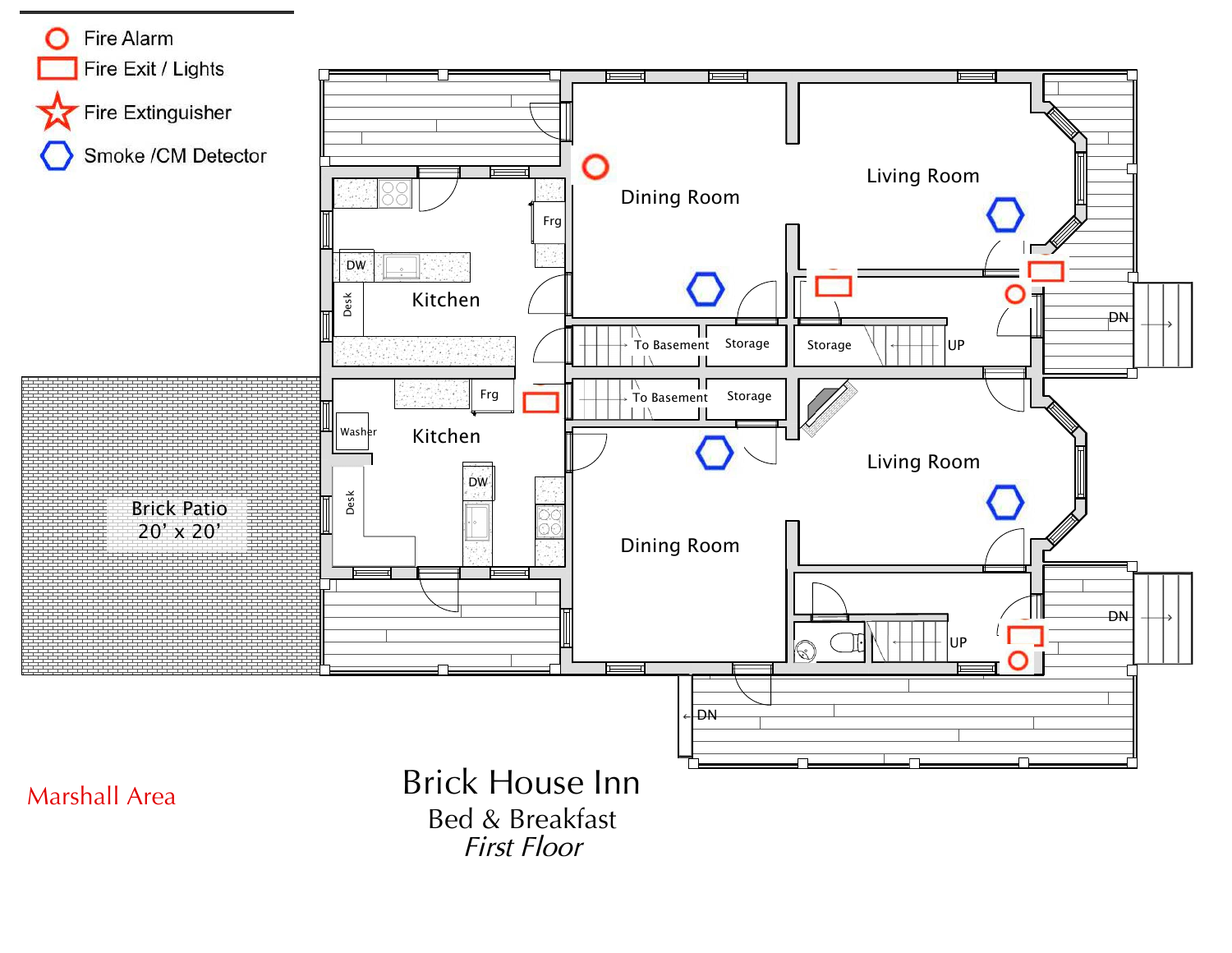

Brickhouse Inn

*Second Floor*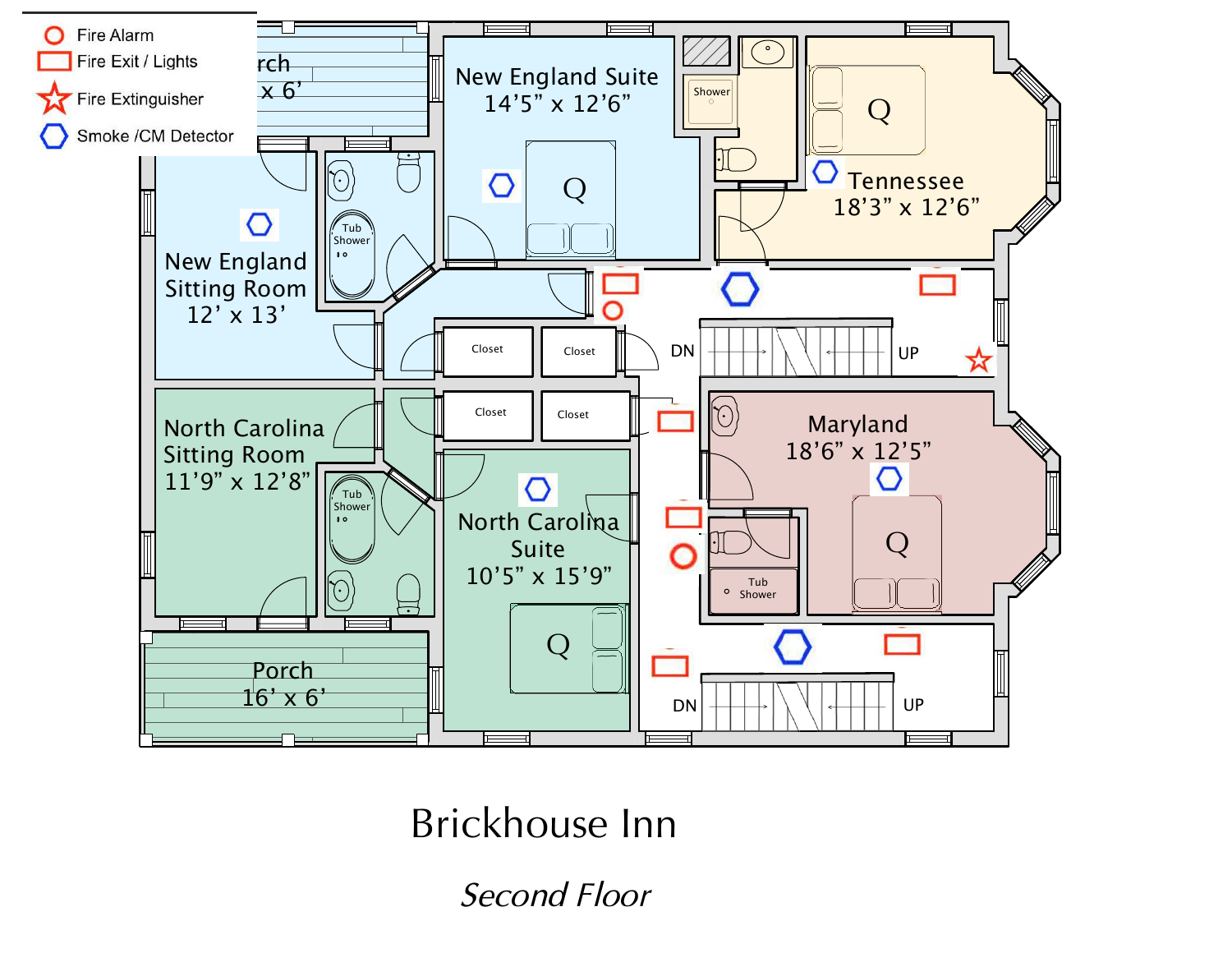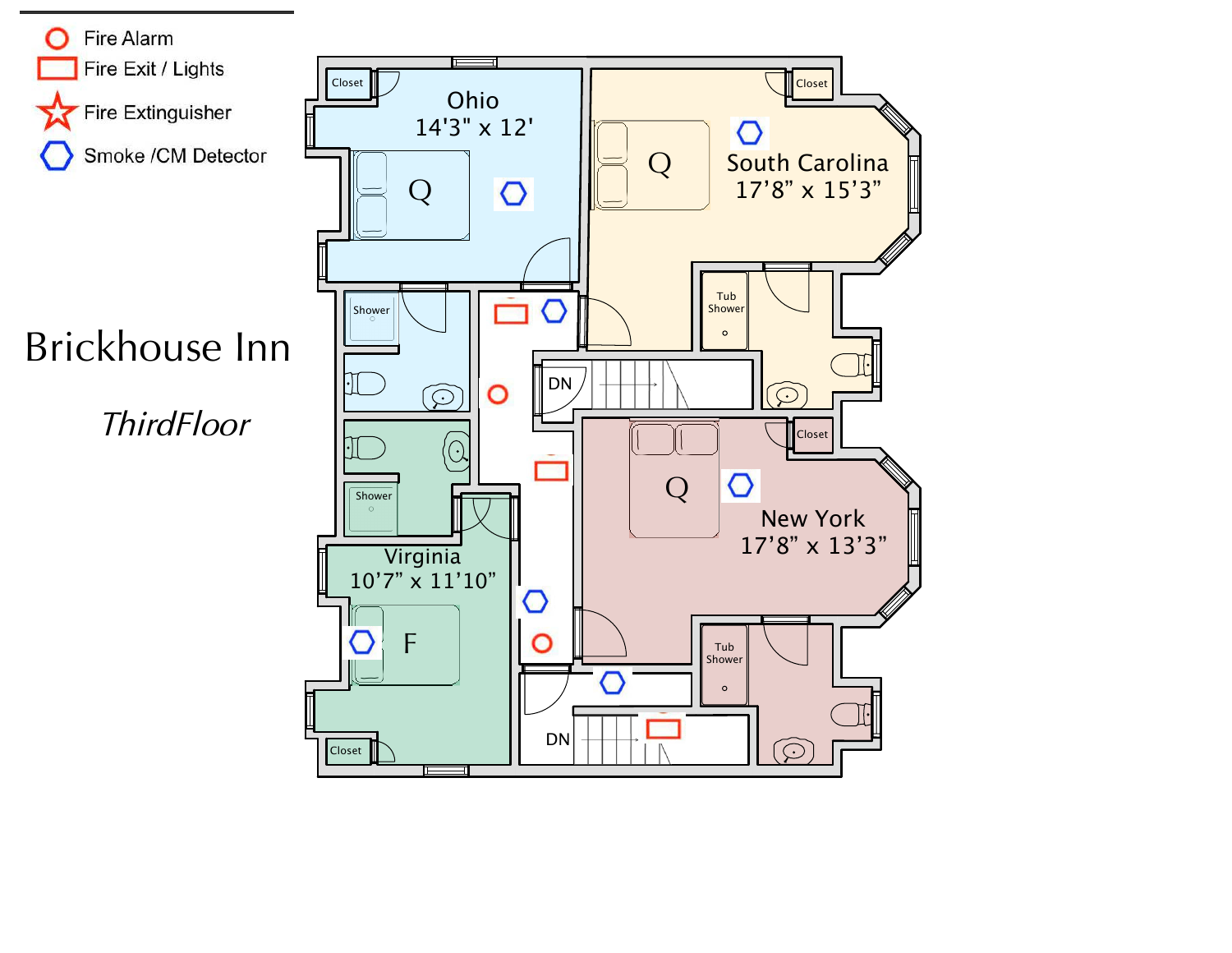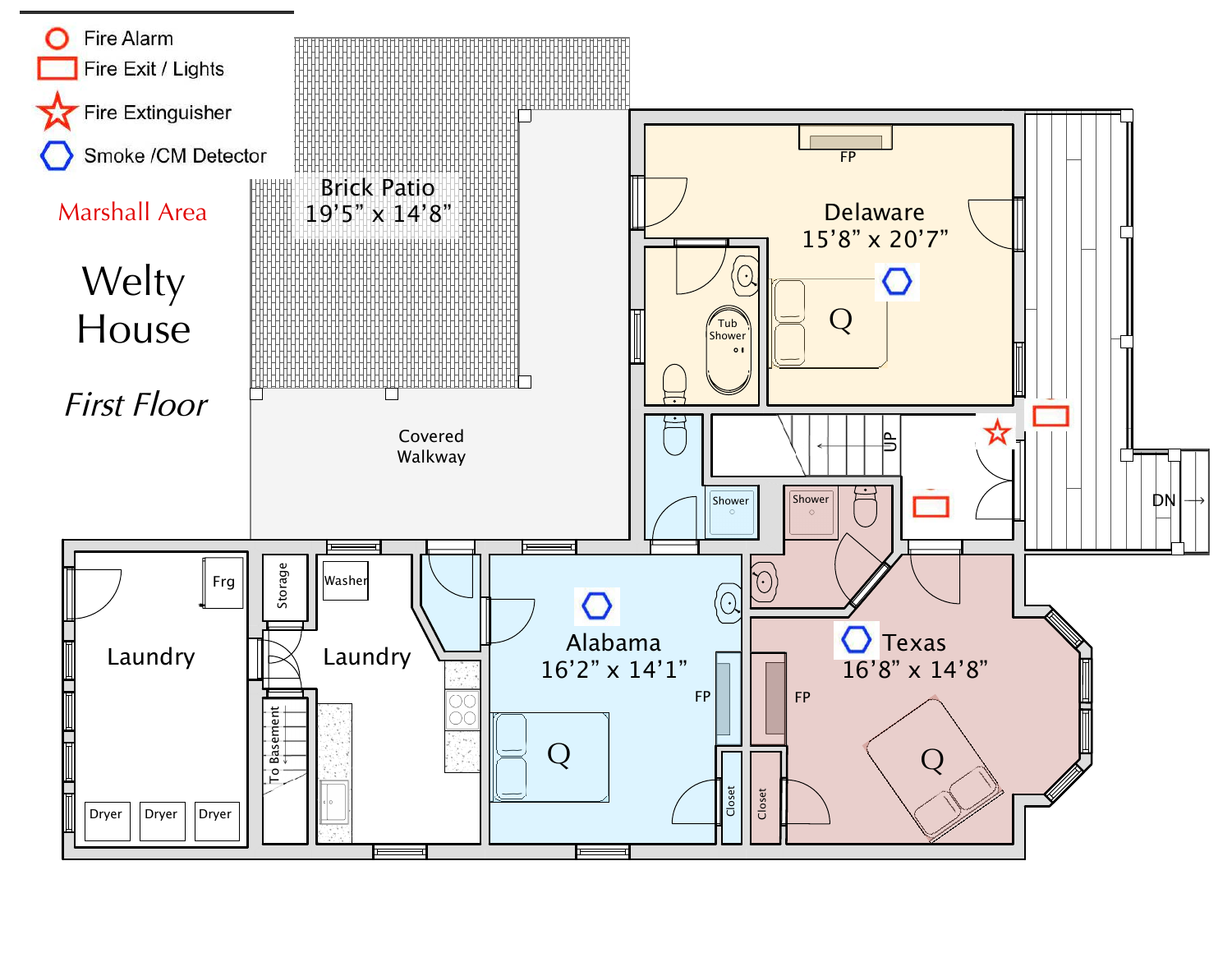

*Second Floor*